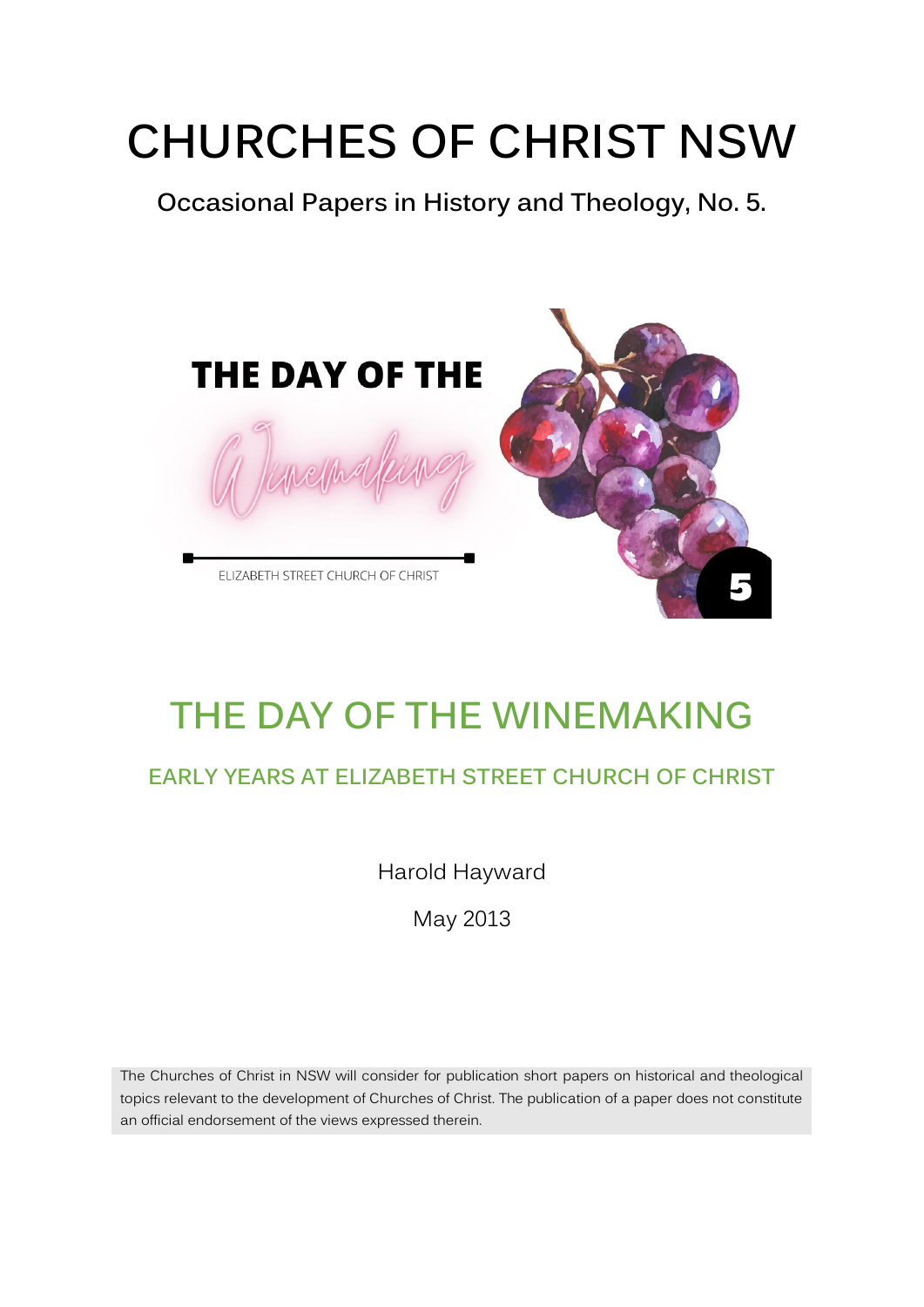## **The Day of the Winemaking: Early Years at Elizabeth Street Churches of Christ**

**Every Sunday hundreds of "brothers" and "sisters" across Australia go about the task of preparing the communion table for Sunday worship. They are often un-thanked for this, but their labours uphold a ritual central to the liturgy of Churches of Christ. Done with devotion, the preparation of the table is itself an act of worship.**

These days matzo (unleavened) bread comes conveniently packed in boxes, and bottles of unfermented grape juice can be purchased at the local supermarket or health food store. Preparing the table was a little more complicated at Sydney Church of Christ in the 1870s.

This church had its origins in the remnants of the church commenced by Albert Griffin in the back of his grocery shop on the corner of Pitt and Goulburn Street, Sydney in 1852. Around 1857, most of the members of this church relocated to Newtown, closer to where they lived. But a handful of members continued to meet as Sydney Church of Christ. The first motion of its Board meeting in 1857 was that "the funds collected at the church meeting which are made for the saints be applied for the purpose of erecting a place of meeting". Eventually however, they got their chapel.

In 1862, a concern was expressed within the Sydney congregation about "the scripturalness of the [fermented] wine being used at the Lord's Table". In December 1862, Joseph Kingsbury of the Newtown church chaired two meetings of the Sydney church to resolve the issue. The resolution of these meetings affirmed that "the fruit of the vine be used, procured from unripe grapes until the ripe fruit can be procured". The motion, carried unanimously, suggested a scarcity of ripe grapes. *Image: William Stimson* 



*- Foundation member at Bethany (Fairfield)*

In 1869, the Sydney congregation moved into their own little chapel in Elizabeth Street, but the scarcity or the cost of grapes still seems to have been a problem. They resolved the problem by obtaining grapes from William Stimson (pictured above) and making their own communion "wine". William Stimson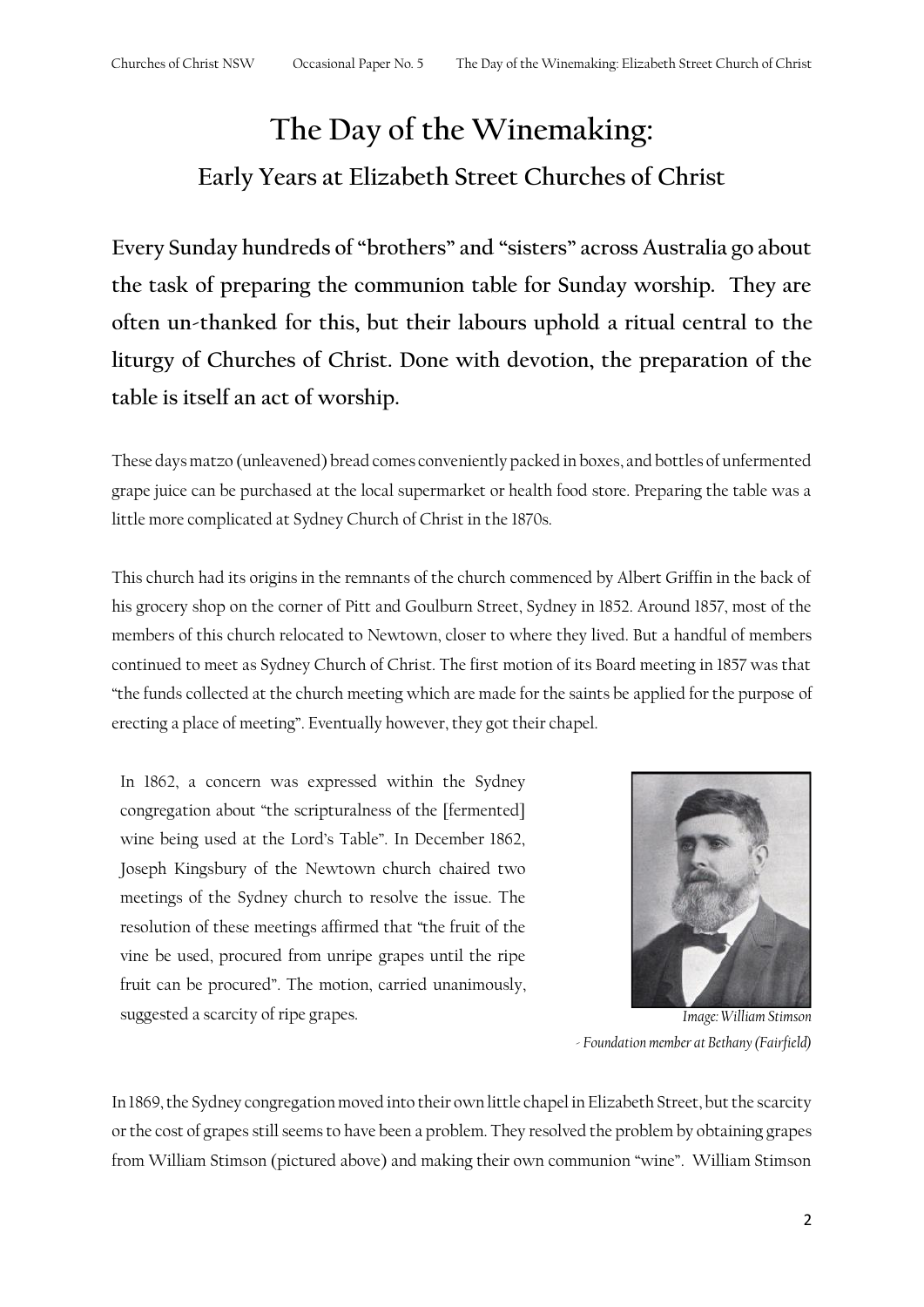was a foundation member of the Bethany (Fairfield) church, and the grapes were apparently grown on his property. A youthful memoir from John Lockley describes the process:

If there was one day among the many old days that were lived in and around the chapel in Elizabeth Street that was worth waiting for, it was the day of the wine making. Yes, the day of the wine making. The day when a consignment of about 20 cases of black grapes from William Stimson, of Fairfield, would be landed on the footpath outside the old Chapel door; the day when all the sweetness and juice of that big batch of berries would be crushed out and bottled before nightfall, to provide the precious unfermented wine for filling the two old cups that for many years were passed around the members every Sunday morning.

"Wine making" appears to have been mainly a job for the ladies. The names he mentions reads like a *Who's Who* of Churches of Christ on NSW in the 1870s:

By 9 o'clock all the workers were present… Mrs. Elliott with Maggie and Mary – two of the best grape pickers; "Old" Sister Leck (Mrs. Leck always seemed old to me); Mrs Joseph Stimson then not much more than out of her teens; Mrs J. J. Haley, tall and slim and very cheery… Mrs. Joseph Kingsbury; Mrs. Woolams; Mrs. Hodgson; Mrs. Strang and Maggie too would come after the Haleys went to New Zealand.

Not many men turned up, apparently [he mentions a few names], but "old John Strang came along during the afternoon and had a look at things through his glasses. He was never far away when the brethren were busy". The children apparently had a marvellous time pulling the grapes off the stems but had to be reminded occasionally to stop eating them. It was important that the stalks be removed because they spoiled the flavour. *Image: John Strang* 



*– never far away when the brethren are busy*

Lockley goes on to describe the process of squeezing the grapes, boiling the mash in the church copper, and straining and bottling the brew. The aim was to bottle and seal at least one hundred bottles for the ensuing year. The finished product was laid to rest in a "cellar" under the church platform. He writes:

No church in Australia had wine like ours. And everybody worked hard all day to keep up the quality… It was well after dark when the last bottle was corked and dipped into the sealing wax before being stowed away.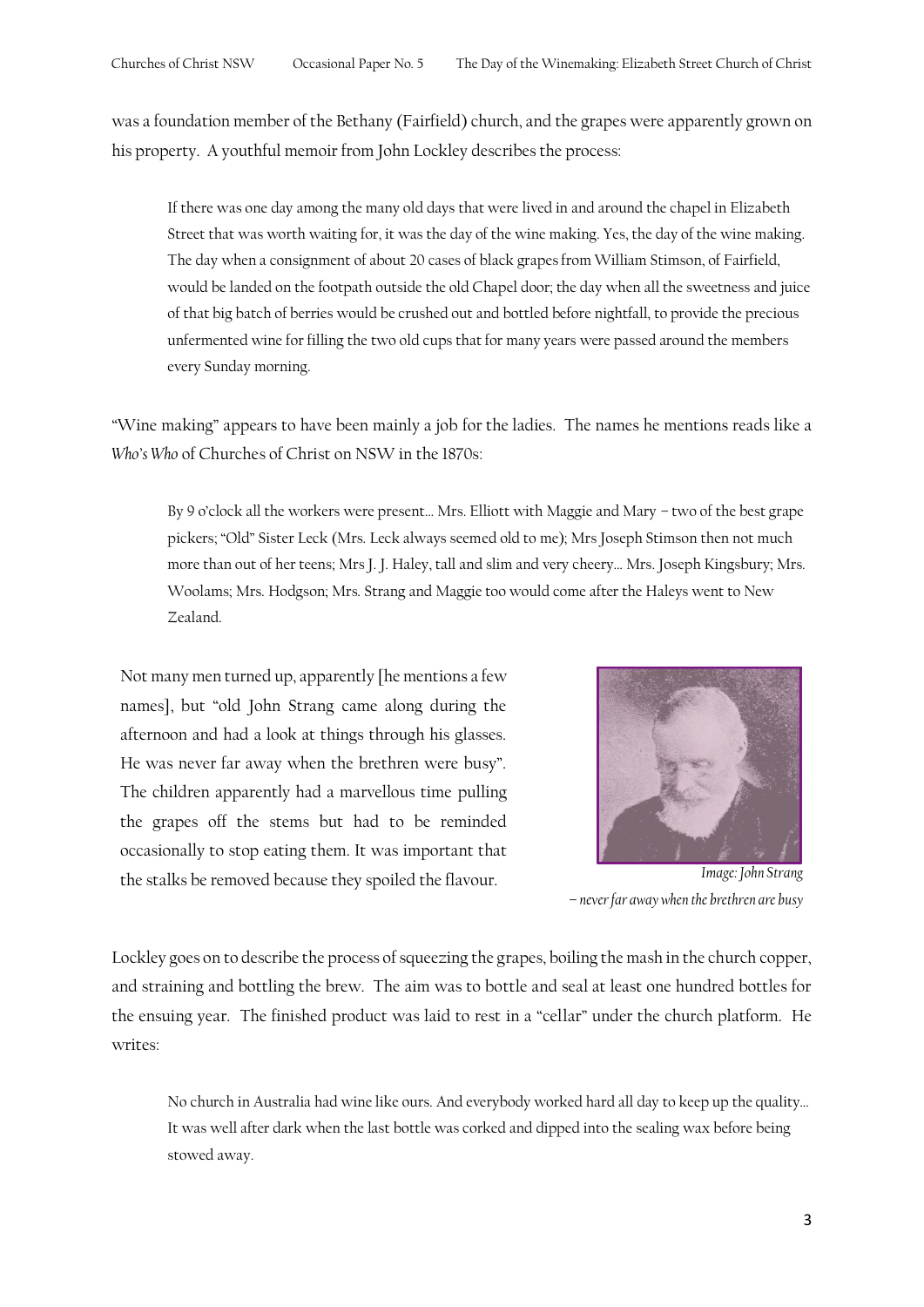Lockley recalls his dad<sup>3</sup> emerging Sunday by Sunday from a trapdoor under the platform "with bottle in each hand and cob-web or two among his whiskers". Perhaps real communion lies as much in the preparation as in the partaking. The Mrs. Haley mentioned above was the wife of American evangelist J.J. Haley who came to Sydney in 1875. The Haleys later moved to New Zealand and then to Victoria. John Strang was a Scottish evangelist who served in South Australia and Victoria and ministered at Elizabeth Street, Sydney from 1878 to 1883. The old Elizabeth Street church roll indicates around 40 baptisms by Strang including that of a J. Lockley in 1880.

John ("Jack") Lockley was born at Waterloo in 1863 and spent much of his boyhood around Redfern and Pyrmont. He had a fund of stories about "old Sydney".

In the latter part of his career, he was the much-loved gardening journalist for the *Sydney Morning Herald.*  Writing under the nom de plume of "Redgum" he wrote cheery columns about growing carnations and dahlias. Perhaps his early experience with grapes stood him in good stead. He served for twelve years as member of Ku-ring-gai Shire Council (1912 – 1924) including a term as President. A member of Elizabeth Street church as a young man, it is not known whether he maintained his Church of Christ connection throughout his life. When he died in May 1937, Lockley's funeral service was conducted by Joseph Whelan of Chatswood Church. Also attending the funeral was H.G. Harward.



*Image: J.G. Lockley ("Redgum") President of Ku-ring-gai Shire 1924 (Photo courtesy of Ku-ring-gai Council)*

In addition to his quirky memoir, Lockley has also provided a sketch (following) of the Elizabeth Street chapel. Until recently, this was the only visual representation of the chapel known to exist. However, armed with Lockley's sketch, a trawl through the City of Sydney archives uncovered a photo of the old chapel masquerading as "City Hall/Chinese Chapel" (see following). The City of Sydney Archivist has been apprised of the situation.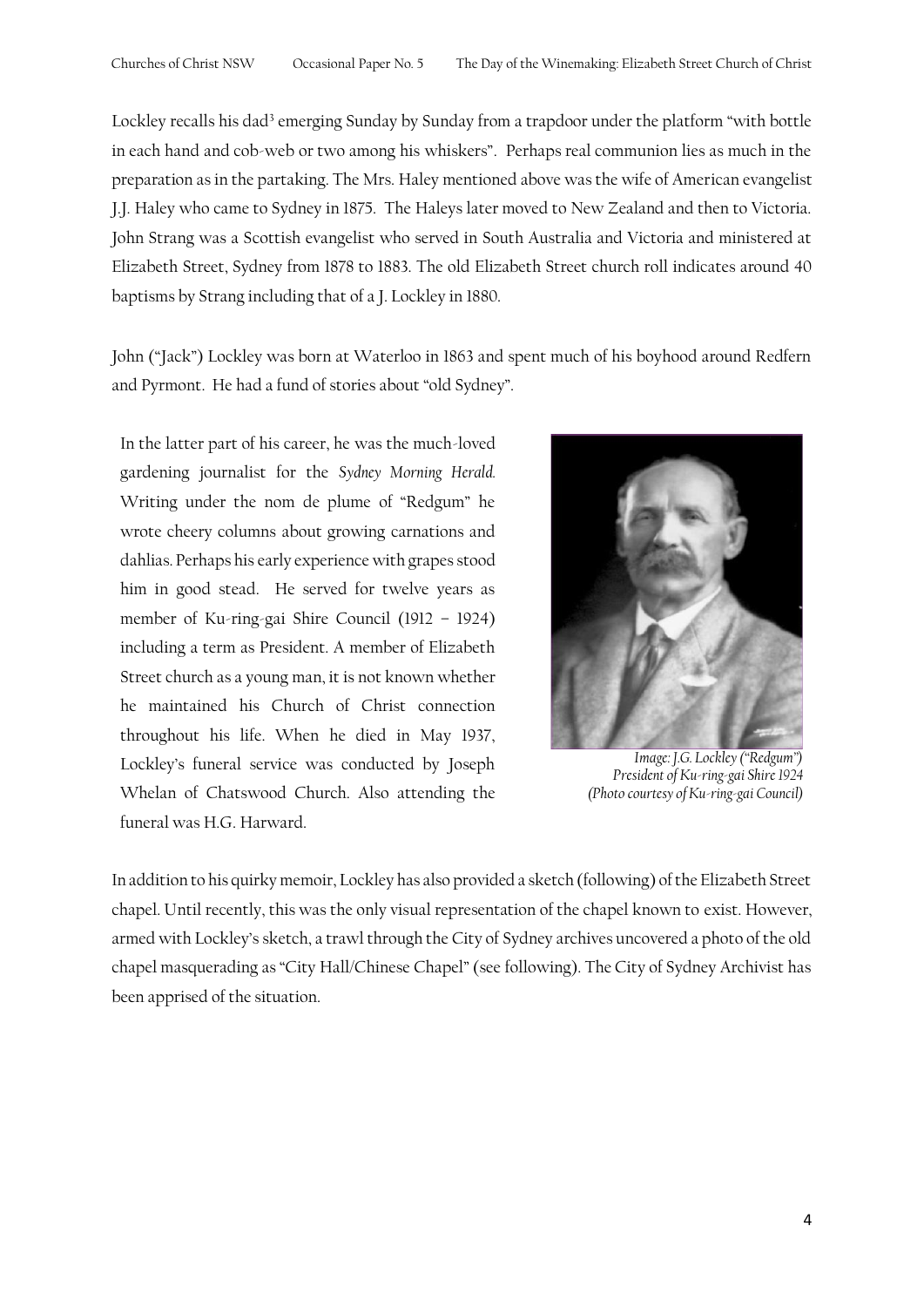

*Image: Lockley's sketch of the Old Elizabeth Street Building.*



*Image: The former "Christian Chapel" was rebadged. With a magnifying class, the date 1868 can be seen above the portal. The old building was demolished in 1909. (Photo courtesy of City of Sydney Archives)*

Announcing the opening of the chapel S.H. Coles, evangelist of the congregations at Newtown and Sydney, wrote "The style of architecture is severely plain and would not have drawn down the censure of the most rigid iconoclast."<sup>4</sup>

In 1895, the Elizabeth Street congregation sold their chapel and purchased the "Lyceum" in Campbell Street, Surry Hills. This building had been erected by a rationalist society called the Free Thought Party. The "brother and sisters" renamed the "Lyceum" the City Temple (see photo below). But how the water of rationalism was changed into the wine of the gospel is another story.



*Image: Historic City Temple (formerly "The Lyceum")*